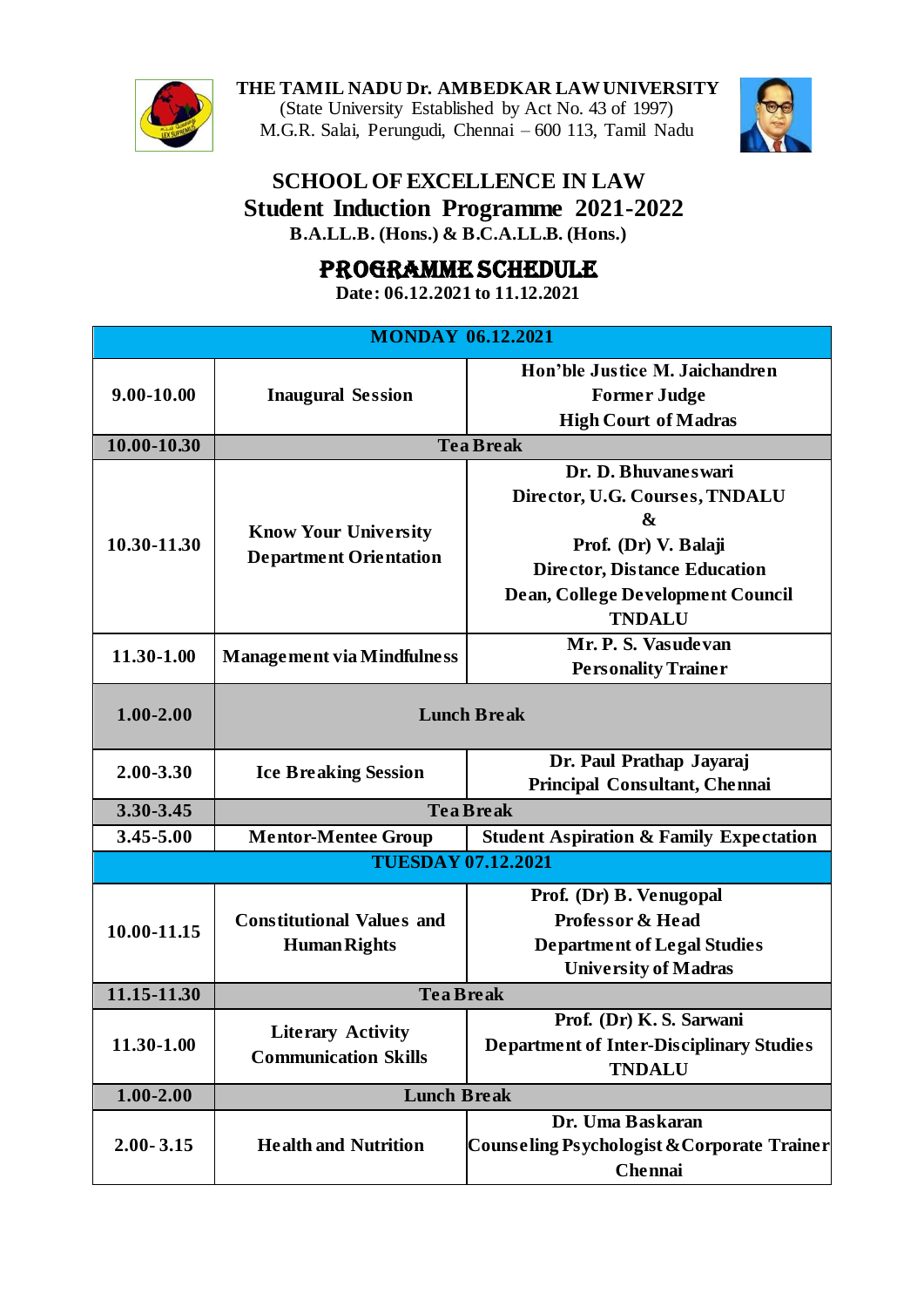| $3.15 - 3.30$               | <b>Tea Break</b>                                                  |                                          |  |  |
|-----------------------------|-------------------------------------------------------------------|------------------------------------------|--|--|
| $3.30 - 4.15$               | <b>Panacea to Pandemic</b>                                        | Prof. (Dr) George Abraham                |  |  |
|                             |                                                                   | Principal, YMCA, Chennai                 |  |  |
| $4.15 - 5.15$               | <b>Mentor-Mentee Group</b>                                        | <b>Gratitude towards People</b>          |  |  |
| <b>WEDNESDAY 08.12.2021</b> |                                                                   |                                          |  |  |
|                             | <b>Orientation</b>                                                |                                          |  |  |
| $10.00 - 11.15$             | <b>Moot Court Association</b>                                     | Dr. P. Brinda                            |  |  |
|                             | (MCA)                                                             | <b>Faculty Coordinator</b>               |  |  |
|                             | <b>Enriching the Advocacy Skill</b>                               | <b>MCA Team, TNDALU</b>                  |  |  |
| $11.15 - 11.30$             | <b>Tea Break</b>                                                  |                                          |  |  |
| 11.30-1.00                  | <b>Literary Activity-Word</b>                                     | Mrs. G. Reeta Bai                        |  |  |
|                             | <b>Association and Word Power</b>                                 | Soft Skill Trainer, Chennai              |  |  |
| $1.00 - 2.00$               | <b>Lunch Break</b>                                                |                                          |  |  |
| 2.00-3.15                   | <b>Alumni's Reminiscence</b>                                      | Alumni of TNDALU                         |  |  |
| 3.15-3.30                   | <b>Tea Break</b>                                                  |                                          |  |  |
|                             |                                                                   | Dr. Radhika Bharat                       |  |  |
| 3.30-4.15                   | <b>Importance of Health and</b><br><b>Fitness in Professional</b> | <b>Founder and COE</b>                   |  |  |
|                             | Career                                                            | <b>Emerging Fit Physiotherapy</b>        |  |  |
|                             |                                                                   | & Rehab. Centre, Chennai                 |  |  |
| $4.15 - 5.15$               | <b>Mentor-Mentee Interaction</b>                                  | <b>Needs of self and body</b>            |  |  |
| <b>THURSDAY 09.12.2021</b>  |                                                                   |                                          |  |  |
|                             |                                                                   | Dr. A. Bhagavathi                        |  |  |
| $10.00 - 11.15$             | <b>Library Orientation</b>                                        | <b>Assistant Librarian (SG)</b>          |  |  |
|                             |                                                                   | <b>TNDALU</b>                            |  |  |
| $11.15 - 11.30$             | <b>Tea Break</b>                                                  |                                          |  |  |
|                             |                                                                   | Mr. Bhaskar Rajaratnam                   |  |  |
| 11.30-1.00                  | <b>Seven Steps to Mastery</b>                                     | <b>Wholistic Space Design Consultant</b> |  |  |
|                             |                                                                   | <b>Chennai</b>                           |  |  |
| $1.00 - 2.00$               | <b>Lunch Break</b>                                                |                                          |  |  |
|                             |                                                                   | Dr. Latha Subramanian                    |  |  |
| $2.00 - 3.15$               | <b>Cyber Crimes and its</b>                                       | <b>Assistant Professor</b>               |  |  |
|                             | pre ventiveme asures                                              | <b>Department of Criminology</b>         |  |  |
|                             |                                                                   | University of Madras, Chennai            |  |  |
| 3.15-3.30                   |                                                                   | <b>Tea Break</b>                         |  |  |
| $3.30 - 4.15$               | <b>Mentor-Mentee Interaction</b>                                  | <b>Peer Pressure</b>                     |  |  |
| $4.15 - 5.15$               | <b>Physical Activity</b>                                          | Dr. K. Paramasiyam                       |  |  |
|                             |                                                                   | <b>Assistant Director (SS)</b>           |  |  |
|                             |                                                                   | <b>Physical Education</b>                |  |  |
|                             |                                                                   | <b>TNDALU</b>                            |  |  |